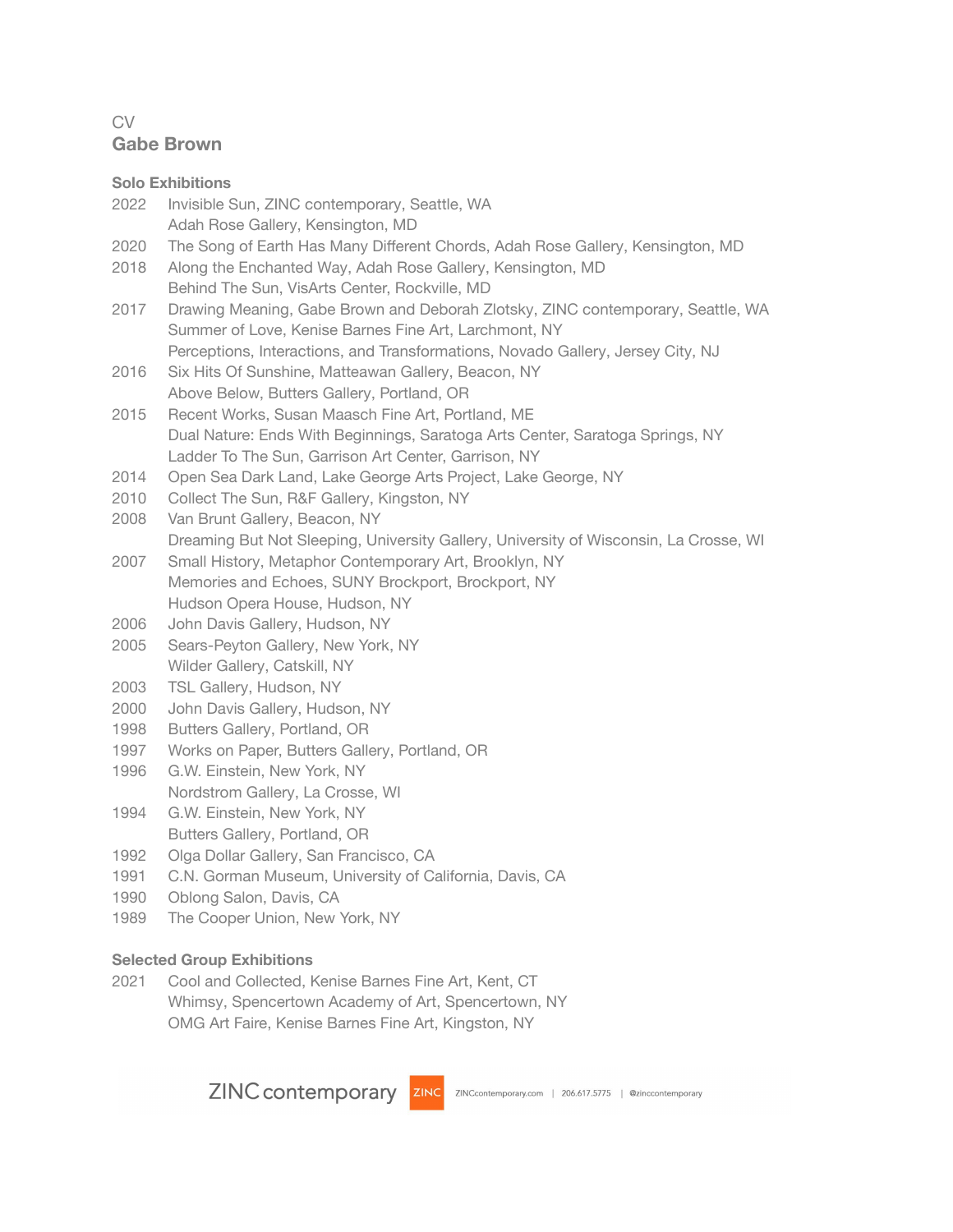2020 Silent Sun, Josette Urso, Margaret Neill, and Gabe Brown, Kenise Barnes Fine Art, Larchmont, NY The Making of, De Chiara Projects, ArtPort,Kingston, NY Art Fair 14c, Adah Rose Gallery, Jersey City, NJ Influenced by Nature, Art Spaces, Krasdale Corporate Headquarters, White Plains, NY, curated by Kirsten Kucer Winter, Kenise Barnes Fine Art, Kent, CT 2019 Pulse Miami, Adah Rose Gallery, Kennsington, MD Small Works, ZINC contemporary, Seattle, WA The Lobster, Trestle, Brooklyn, NY Artists of the Mohawk Valley, The Hyde Collection, Glens Falls, NY, curated by Victoria Palermo Under the Influence, Art Spaces @Krasdale, White Plains, NY, curated by Kirsten Kucer Winter Solstice, Marin Contemporary Art Museum, Novato, CA, curated by Andrea Schwartz Charmed I'm Sure, Adah Rose Gallery, Kensington, MD Among Friends, Clemente Soto Vélez Cultural Center, New York, NY, curated by Alexandra Rutsch Brock, Beth Dary, and Patricia Fabricant Verve, Room83Spring, Watertown, MA Water, James May Gallery, Algoma, WI Carte Blanche, Studio Gallery, Washington DC, curated by Adah Rose Gallery Still Still Moving, The Howland Cultural Center, Beacon, NY curated by Eleni Smolen 2018 Artists of the Mohawk Valley, The University Art Museum, University of Albany, SUNY, Albany, NY, curated by Jean Shin Butters Gallery, Portland, OR Wonderland, Albany Art Center, Albany, NY True North, LABspace, Hillsdale, NY Radius50, Woodstock Artists Association and Museum, Woodstock, NY, curated by Vittorio Calabrese 30 Year Anniversary Exhibition, Butters Gallery, Portland, OR James May Gallery, Algoma, WI 2017 Big Idea, The Painting Center, New York, NY 2016 Carte Blanche, Adah Rose Gallery, Kensington, MD Here-and-Now, Thompson Giroux Gallery, Chatham, NY Pigment and Paper, Kenise Barnes Fine Art, Larchmont, NY Divided Eye, Greenkill Gallery, Kingston, NY curated by Gary Mayer En Masse, Thompson Giroux Gallery, Chatham, NY ArtHillary, Kathryn Markel Fine Arts, New York, NY 2015 A New Tomorrow, The Royal Society of American Art, Brooklyn, NY, Gabe Brown, Jena H. Kim, Rob de Oude Girl Power, Hewn Art Center, Jersey City, NJ Connections, Woodstock Artists Association and Museum, Woodstock, NY, curated by Carl Van Brunt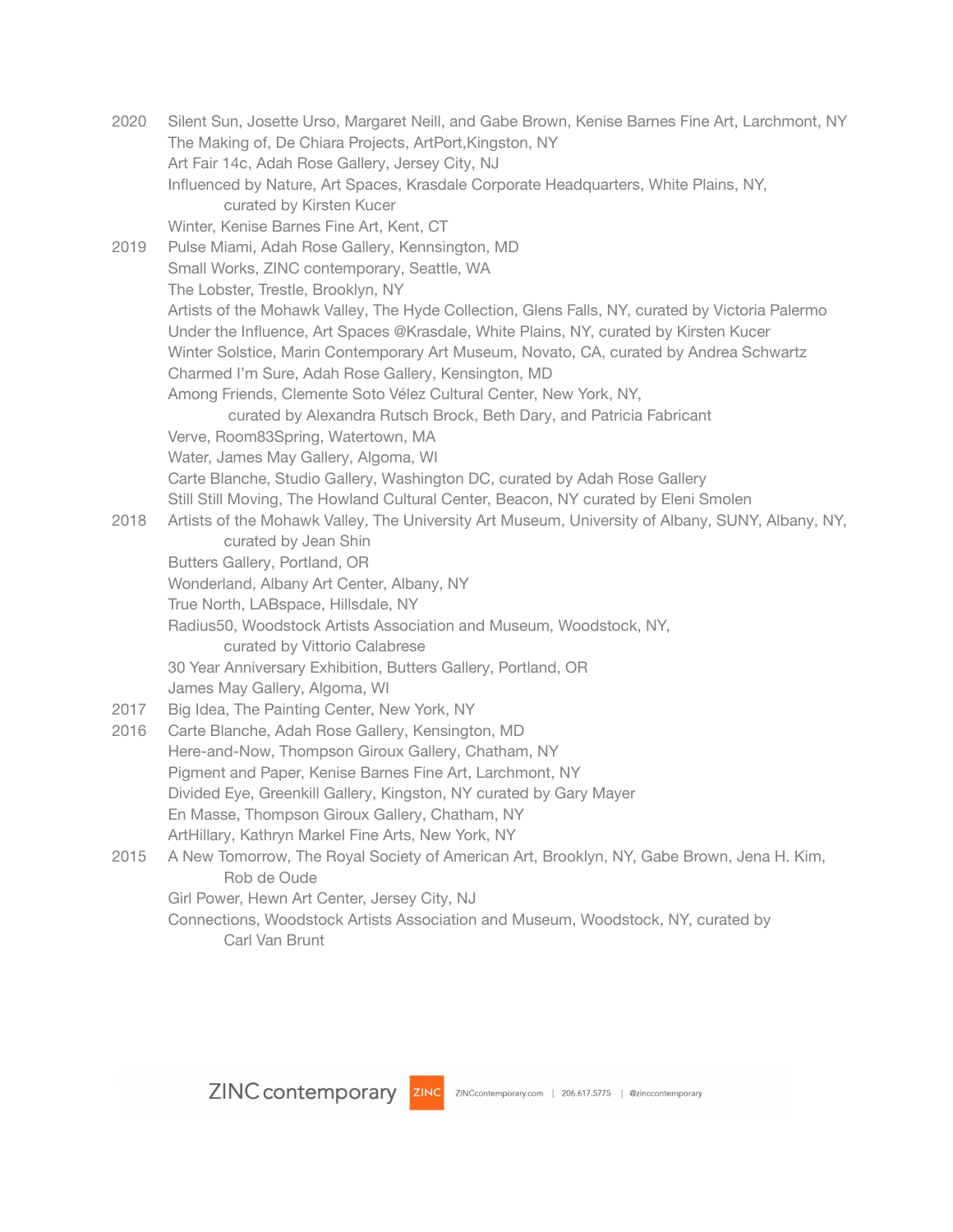| 2014 | Worlds of Wonder, Samuel Dorsky Museum of Art, State University of New York, New Paltz, NY,<br>curated by Ian Berry |
|------|---------------------------------------------------------------------------------------------------------------------|
|      | Chroma, Van Brunt Projects, Beacon, NY, Gabe Brown, Amy Cheng, Laura Moriarty                                       |
|      | Far and Wide, Woodstock Artists Association and Museum, Woodstock, NY, curated by lan Berry                         |
|      | Salon, Butters Gallery, Portland, OR                                                                                |
| 2013 | Empty Nest, Kenise Barnes Fine Art, Larchmont, NY                                                                   |
|      | Pushing The Line: Drawing in an Age of Anxiety, Arts Westchester, White Plains, NY,                                 |
|      | curated by Neil Watson                                                                                              |
|      | Careful Carelessness & Loosely Planned, KMOCA, Gabe Brown, Felicity Hogan, and Lauren                               |
|      | Sandler, Kingston, NY                                                                                               |
|      | A Fine Line, Albany Public Library, Albany, NY, curated by Kara Jefts                                               |
|      | Art of The Heirloom, Joutras Gallery, Regenstein Center, Chicago, IL, Horticultural Society of                      |
|      | New York, New York, NY and Art Center of The Capital Region, Troy, NY traveling exhibition                          |
|      | Cold Comfort: Monstrous Icons of Winter, KMOCA, Kingston, NY                                                        |
| 2011 | Serious Play, Carrie Haddad Gallery, Hudson, NY                                                                     |
|      | We've Got To Get Back To The Garden, Kenise Barnes Fine Art, Larchmont, NY                                          |
|      | Rendering Reality, Marist College Art Gallery, Poughkeepsie, NY                                                     |
| 2010 | The Imaged Word, Albany International Airport, Albany, NY                                                           |
|      | Affordable Art Fair, New York City, Kenise Barnes Fine Art, Larchmont, NY                                           |
|      | On Time(s), Marist College Art Gallery, Poughkeepsie, NY                                                            |
|      | Back To The Garden, Kenise Barnes Fine Art, Larchmont, NY                                                           |
| 2009 | Red Dot Art Fair, New York City, Carrie Haddad Gallery, Hudson, NY                                                  |
|      | Boston Drawing Project: 10th Anniversary Exhibition, Carroll and Sons, Boston, MA                                   |
|      | Frolic, Carrie Haddad Gallery, Hudson, NY                                                                           |
|      | Works On Paper, Gabe Brown, Ingrid Ludt, Yvonne Welch, Albany Art Center, Albany, NY                                |
|      | Stayin' Alive, Metaphor Contemporary Art, Brooklyn, NY<br>Visual Stimulus Package, Proof Gallery, Boston, MA        |
| 2008 | Treasure Chest, Metaphor Contemporary Art, Brooklyn, NY                                                             |
|      | All That Tends To Purify: 9 Abstract Painters, Philip Slein Gallery, St. Louis, MO                                  |
|      | Hudson Invitational, Van Brunt Gallery, Beacon, NY                                                                  |
|      | Out Of This World, Rockland Center For The Arts, Nyack, NY, curated by Lynn Stein and                               |
|      | Daly Flanagan                                                                                                       |
|      | Up Close and Personal, Sherry Leedy Contemporary Art, Kansas City, MO                                               |
|      | Repetitive Nature, Albany International Airport, Albany, NY                                                         |
|      | Art For Obama, Metaphor Contemporary Art, Brooklyn, NY                                                              |
|      | Small Scale Works, Philip Slein Gallery, St. Louis, MO                                                              |
|      | Proof Gallery, Boston, MA                                                                                           |
|      | Inaugural Exhibition, Van Brunt Gallery, Beacon, NY                                                                 |
|      | This Is My Nature, Nicolaysen Art Museum, Casper, WY, curated by Lisa Hatchadoorian                                 |
|      |                                                                                                                     |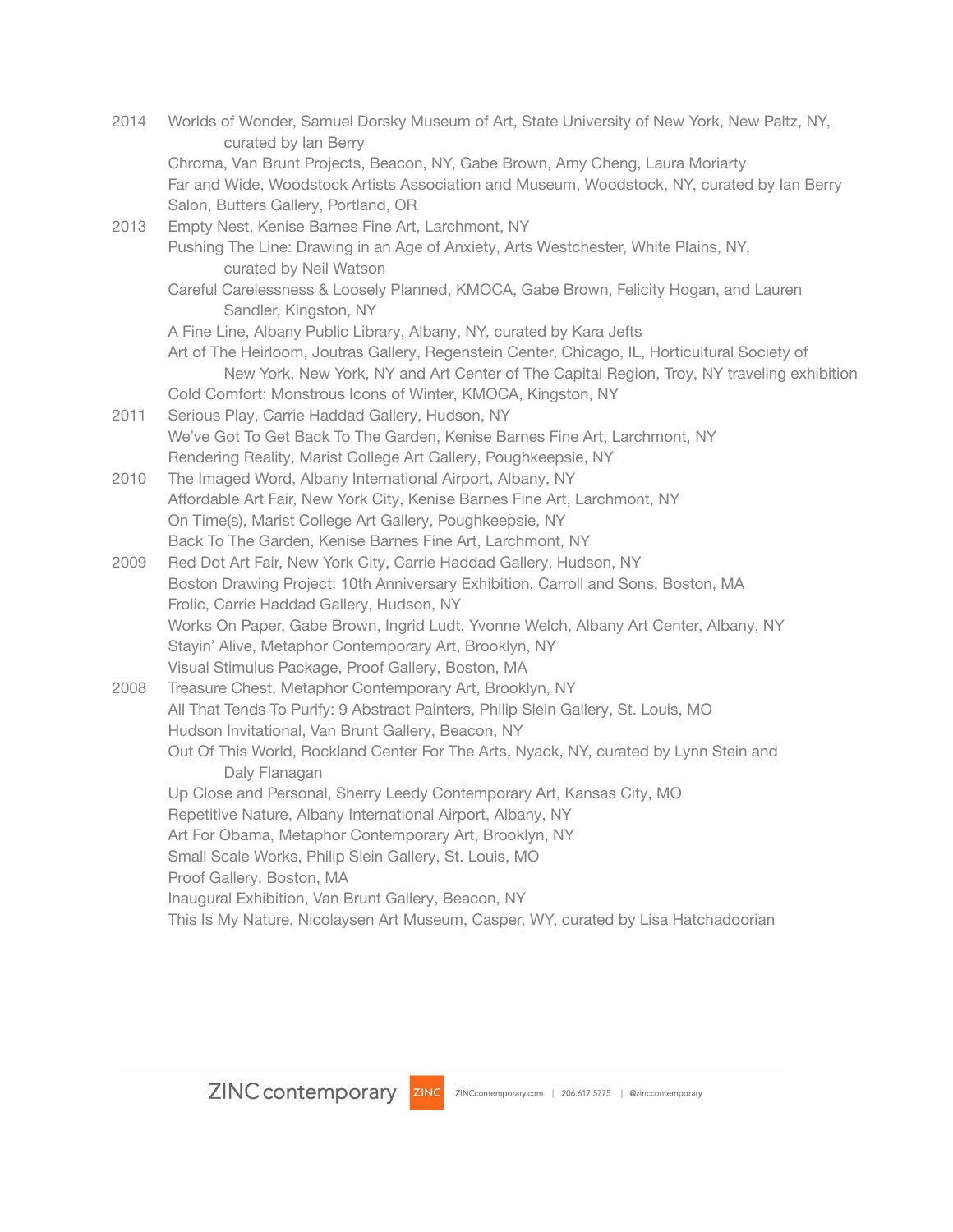| 2007 | Art Now/Basel Miami, Sherry Leedy Contemporary Art, Kansas City, MO<br>Punchbowl, Metaphor Contemporary Art, Brooklyn, NY<br>In Summer, The Song Sings Itself, Pentimenti Gallery, Philadelphia, PA<br>Boston Drawing Project, Bernard Toale Gallery, Boston, MA<br>The Shape of Things, Butters Gallery, Portland, OR<br>New Hudson 3, Van Brunt Gallery, Beacon, NY<br>Art Miami, Metaphor Contemporary Art, Brooklyn, NY<br>Slide Slam, Real Art Ways, Hartford, CT<br>The Last Word: Narrative Women Painters of the 21st Century, The Baird Center, Pierro |
|------|-----------------------------------------------------------------------------------------------------------------------------------------------------------------------------------------------------------------------------------------------------------------------------------------------------------------------------------------------------------------------------------------------------------------------------------------------------------------------------------------------------------------------------------------------------------------|
|      | Gallery, South Orange, NJ, curated by SK Duff                                                                                                                                                                                                                                                                                                                                                                                                                                                                                                                   |
|      | East of Arden, Studio 107, Austin, TX                                                                                                                                                                                                                                                                                                                                                                                                                                                                                                                           |
| 2006 | Boston Drawing Project, Bernard Toale Gallery, Boston, MA                                                                                                                                                                                                                                                                                                                                                                                                                                                                                                       |
|      | The Monkey Show, Wilder Gallery, Catskill, NY                                                                                                                                                                                                                                                                                                                                                                                                                                                                                                                   |
|      | Cow Girls of The Hudson Valley, Brik Gallery, Catskill, NY<br>Locus, Catskill Mountain Foundation Gallery, Hunter, NY                                                                                                                                                                                                                                                                                                                                                                                                                                           |
| 2005 | Brik Gallery, Catskill, NY                                                                                                                                                                                                                                                                                                                                                                                                                                                                                                                                      |
| 2004 | Gifted, Spring, Brooklyn, NY                                                                                                                                                                                                                                                                                                                                                                                                                                                                                                                                    |
|      | John Davis Gallery, New York, NY                                                                                                                                                                                                                                                                                                                                                                                                                                                                                                                                |
|      | Danette Koke Fine Art, New York, NY                                                                                                                                                                                                                                                                                                                                                                                                                                                                                                                             |
|      | Affordable Art Fair, New York City, Butters Gallery, Portland, OR                                                                                                                                                                                                                                                                                                                                                                                                                                                                                               |
| 2003 | Layers, Spring, Brooklyn, NY                                                                                                                                                                                                                                                                                                                                                                                                                                                                                                                                    |
| 2002 | Painting In The Abstract, University of Wisconsin, La Crosse, WI                                                                                                                                                                                                                                                                                                                                                                                                                                                                                                |
|      | Small Works, TSL, Hudson, NY, curated by John Davis                                                                                                                                                                                                                                                                                                                                                                                                                                                                                                             |
|      | Gabe Brown and John Lippert, TSL, Hudson, NY, curated by John Davis                                                                                                                                                                                                                                                                                                                                                                                                                                                                                             |
| 2000 | Persistence: Botanica, Butters Gallery, Portland, OR                                                                                                                                                                                                                                                                                                                                                                                                                                                                                                            |
| 1999 | Stephen Haller Gallery, New York, NY                                                                                                                                                                                                                                                                                                                                                                                                                                                                                                                            |
| 1998 | Animal As Muse, Norton Museum of Art, West Palm Beach, FL                                                                                                                                                                                                                                                                                                                                                                                                                                                                                                       |
|      | New York Currents, Butters Gallery, Portland, OR                                                                                                                                                                                                                                                                                                                                                                                                                                                                                                                |
| 1997 | Art Fair Vancouver, Butters Gallery, Portland, OR<br>Leedy Voulkos Gallery, Kansas City, MO                                                                                                                                                                                                                                                                                                                                                                                                                                                                     |
|      | Works On Paper, Butters Gallery, Portland, OR                                                                                                                                                                                                                                                                                                                                                                                                                                                                                                                   |
|      | Beyond Surface, OIA, New York, NY                                                                                                                                                                                                                                                                                                                                                                                                                                                                                                                               |
| 1996 | Looking East, Butters Gallery, Portland, OR                                                                                                                                                                                                                                                                                                                                                                                                                                                                                                                     |
|      | Small Works, Houghton Gallery, The Cooper Union, New York, NY                                                                                                                                                                                                                                                                                                                                                                                                                                                                                                   |
|      | Pattern Painting, Butters Gallery, Portland, OR                                                                                                                                                                                                                                                                                                                                                                                                                                                                                                                 |
| 1995 | Mad River Post, New York, NY                                                                                                                                                                                                                                                                                                                                                                                                                                                                                                                                    |
|      | Houghton Gallery, The Cooper Union, New York, NY                                                                                                                                                                                                                                                                                                                                                                                                                                                                                                                |
|      | G.W. Einstein, New York, NY                                                                                                                                                                                                                                                                                                                                                                                                                                                                                                                                     |

Pocket Size, Butters Gallery, Portland, OR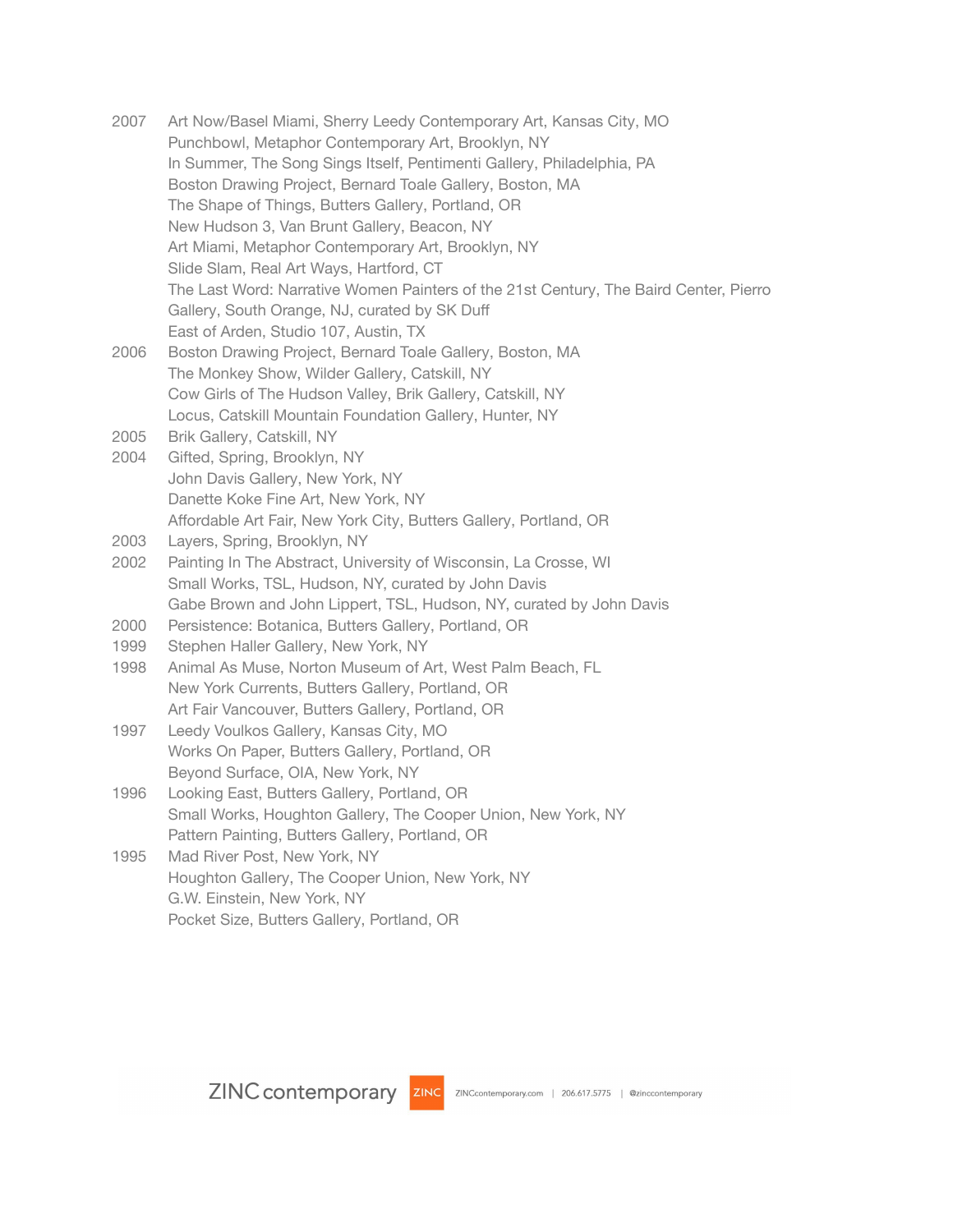| 1994 | Eleven, Microsoft Corporation, Redmond, WA                                       |
|------|----------------------------------------------------------------------------------|
|      | Collectors Choice, Arkansas Art Center, Little Rock, AK                          |
|      | Art Of Watercolor, Luise Ross Gallery, New York, NY                              |
|      | Miniatures, Olga Dollar Gallery, San Francisco, CA                               |
|      | Revised Context, Butters Gallery, Portland, OR                                   |
|      | Current Work Of Emerging Artists, Silverstein Gallery, New York, NY              |
| 1993 | Celebration, G.W. Einstein, New York, NY                                         |
|      | Dreams and Tokens, Olga Dollar Gallery, San Francisco, CA                        |
|      | The Pet Show, Helander Gallery, New York, NY                                     |
|      | Reverent/Irreverent, Sarratt Gallery, Vanderbilt University, Nashville, TN       |
|      | A-Z, E.S. Vandam, New York, NY                                                   |
|      | Beauty, New Mexico State University, Las Cruces, NM                              |
| 1992 | Narrative Abstraction, Helander Gallery, New York, NY                            |
|      | Dedicated Space, Brooklyn, NY                                                    |
|      | Personal Choice, G.W. Einstein, New York, NY                                     |
|      | What's New/New Works, Helander Gallery, Palm Beach, FL                           |
|      | Positive/Negative, Slocomb Gallery, East Tennessee State University, Johnson, TN |
| 1991 | Abstraction Redefined, Olga Dollar Gallery, San Francisco, CA                    |

### **Awards**

| 2019  | Jet Fuel Literary Journal                                                                                                          |
|-------|------------------------------------------------------------------------------------------------------------------------------------|
| 2018  | New York Foundation for the Arts Fellow in Painting                                                                                |
|       | Resident Fellow, Studio Residency Grant, Womens Studio Workshop, Rosendale, NY                                                     |
|       | The Mona Ruth Brickman Memorial Artist of The Year Award, Albany Center Gallery, Albany, NY<br>Posit Journal Issue 19              |
|       |                                                                                                                                    |
|       | Dr. Arthur N. Collins '48 Purchase Award, University of Albany Museum, Albany, NY                                                  |
| 2017  | Professional Development Award, State University of New York, New Paltz, NY                                                        |
|       | Yew Journal, Beautiful Winter                                                                                                      |
| 2016  | Resident Fellow, Visual Arts, Saltonstall Foundation, Ithaca, NY                                                                   |
|       | Dave Bown Projects On Line Project                                                                                                 |
|       | Professional Development Award, State University of New York, New Paltz, NY                                                        |
| 2015  | ArtBridge, Kingston, NY                                                                                                            |
| 2014  | Sustainable Arts Foundation Award Recipient, San Francisco, CA                                                                     |
|       | Merit Award for Professional Achievement, School of Fine and Performing Arts, Department of Art,<br>SUNY, New Paltz, New Paltz, NY |
|       | Arthur Harris Award for Artistic Merit, Far and Wide, Woodstock Artists Association and Museum                                     |
| 2013  | Merit Award for Professional Achievement, School of Fine and Performing Arts, Department of Art,                                   |
|       | SUNY, New Paltz, New Paltz, NY                                                                                                     |
| 2008  | Resident Fellow, Visual Arts, Anderson Center at Tower View, Redwing, MN                                                           |
|       | SOS Grant, New York Foundation For The Arts and The Arts Center Of The Capital Region                                              |
| 1990  | Graduate Research Award, Committee on Fellowships, University of California, Davis, CA                                             |
| 1020. | Pinnoy and Smith Eine Art Achievement Award, Materials Grant                                                                       |

1989 Binney and Smith Fine Art Achievement Award, Materials Grant Betty Golden Prize for Excellence in Art

ZINC contemporary ZINC ZINCcontemporary.com | 206.617.5775 | @zinccontemporary